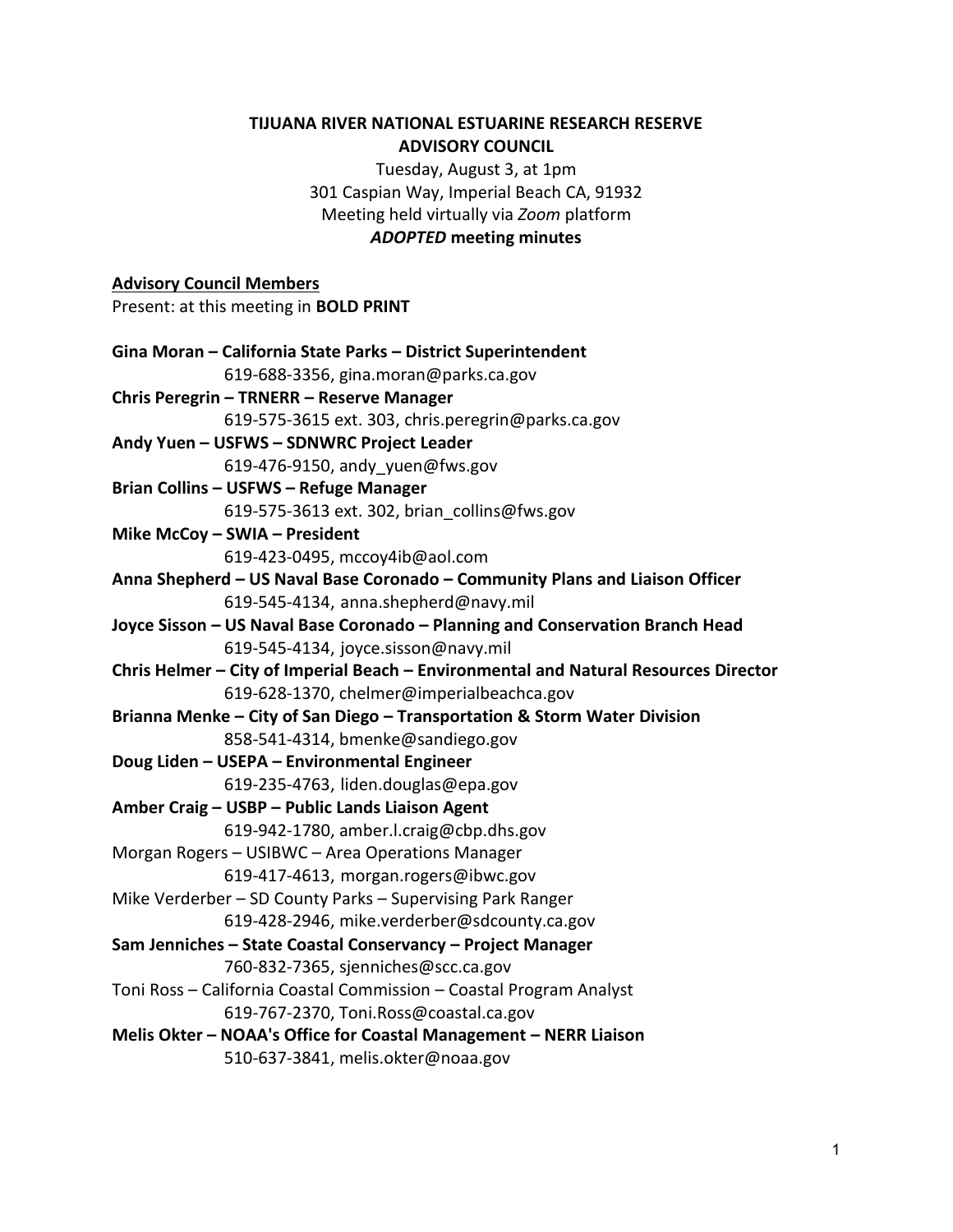### **Program Managers Present:**

**Lorena Warner-Lara – TRNERR – Assistant Reserve Manager (Stewardship)** 619-575-3615 ext. 312, lorena.warner-lara@parks.ca.gov **Kristen Goodrich – TRNERR – Coastal Training Program Coordinator** 619-575-3615 ext. 314, kgoodrich@trnerr.org **Jeff Crooks – TRNERR – Research Coordinator** 619-575-3615 ext. 333, jcrooks@trnerr.org **Anne Marie Tipton – TRNERR – Education Coordinator** 619-575-3615 ext. 304, annemarie.tipton@parks.ca.gov

### **Members of the Public**

Andrew Funk, City of San Diego Joe Ellis, Public Nancy Fernandez, USFWS Marya Ahmad, TRNERR

Viviane Marquez-Waller, Resident Leon Benham, C4CC, Resident Bryn Evans, Dudek (presenter)

#### **1. 1:03 Meeting was called to order**

- 2. **AGENDA –** Agenda item F was corrected to say City of Imperial Beach not San Diego and was then adopted.
- 3. **LAST MEETING MINUTES –** meeting minutes were adopted from the last two meetings.

#### **4. Member Comments**

Gina Moran - California State Parks – District Superintendent

- a. The California State Parks Director, Armando Quintero, visited the San Diego Coast District for 2½ days. He spent a full day in the south sector visiting the Tijuana River Valley, including Border Field State Park, Monument Mesa, Spooner's Mesa overlook, and the new Tijuana River Valley Campground. He finished the day at the Tijuana Estuary Visitor Center and was fortunate to see a Ridgway's Rail.
- b. The state budget was passed on time, but because it is a place holder budget and it is not known what is allocated for State Parks, the ability to spend at this time is suspended. The budget is stable, so instead of a 10% cut there will be a 1% cut.
- c. On June 5th Border Field State Park opened to vehicles on the weekends, and the Tijuana Estuary Visitor Center opened its doors to visitors on June 23<sup>rd</sup>.

Andy Yuen – USFWS – SDNWRC Project Leader

- a. Yuen expressed thanks to California State Parks, the Reserve and SWIA for their support in the scoping meeting and extended thanks to everyone on the Advisory Council Meeting who participated in the scoping meeting for the Tijuana Estuary Tidal Restoration Program II Phase I.
- b. Refuge Manager B.Collins and Deputy Project Leader J.Terp are working on a new interpretive kiosk for the location at 5<sup>th</sup> and Grove.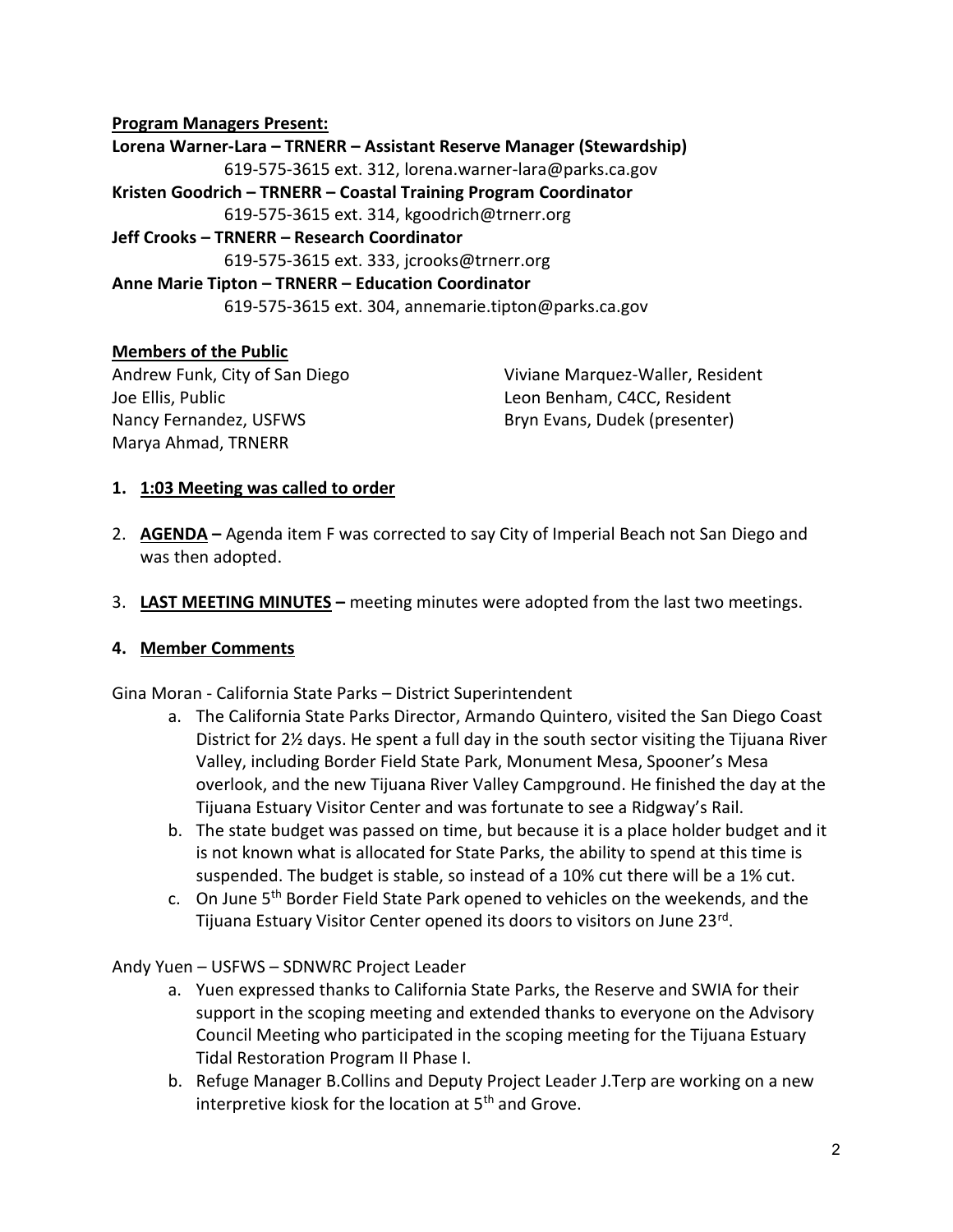Sam Jenniches – State Coastal Conservancy – Project Manager

- a. The Conservancy has a new agreement with the county on the Smuggler's Gulch Improvement Project, which is part of the Tijuana River Valley Border Pollution Control Project.
- b. Since the last meeting Executive Officer Sam Schuchat has retired after a long tenure with the Conservancy. A search is on to fill the position and that will happen, hopefully, by the end of the year.

Joyce Sisson – US Naval Base Coronado – Planning and Conservation Branch Head

a. It was a good year for the nesting of the Least Terns and the Snowy Plovers. There were 1141 Least Tern's nests throughout the beaches, an amount that is much higher than recent years. Most activity was on the ocean side, not the delta side, probably due to weeds. The Snowy Plovers also had a good year with 161 nests total and 49 of those on the Navy's Coastal Campus' Beach.

Anna Shepherd – US Naval Base Coronado – Community Plans and Liaison Officer

a. There was a change of command at the Naval Base Coronado. Captain DuPree has been relieved of duty by the new commanding officer, Captain Dwight Clemons.

Chris Helmer – City of Imperial Beach – Environmental and Natural Resources Director

- a. The City of Imperial Beach is starting a new Parks and Recreation Program and just hired a new Parks and Recreation director named Shannon Bullock.
- b. The City of Imperial Beach has started reaching out to various communities every Tuesday to deal with and communicate about the homeless and illegal dumping. They plan to start cleaning up where needed once a week and possibly more often as necessary. They intend to keep other agencies aware of what they are doing.

Brianna Menke – City of San Diego – Transportation & Storm Water Division

a. Update: Some revisions were made to the Tijuana River Valley Watershed Phase 2 Hydrologic and Hydraulic Study due to errors found. Redistribution will be delayed because there are additional comments and questions that need to be considered.

# Doug Liden – USEPA – Environmental Engineer

- a. The USMCA's alternative plans on how to spend the 300 million dollars will be presented at the stakeholders' group meeting on August 4, 2021 and an identical meeting, for the public, on August 6, 2021. There will be a preferred alternative and two reasonable alternatives presented for consideration. A link to the public meeting is in the chat: [https://www.epa.gov/sustainable-water](https://www.epa.gov/sustainable-water-infrastructure/usmca-tijuana-river-watershed)[infrastructure/usmca-tijuana-river-watershed.](https://www.epa.gov/sustainable-water-infrastructure/usmca-tijuana-river-watershed)
- b. There have been no transboundary flows since May, partly due to work upgrades to the PB CILA pump station. Collector repairs have reduced the amount of sewage in the river and the quantity of the flow, so that the flows may be diverted for treatment at the plant.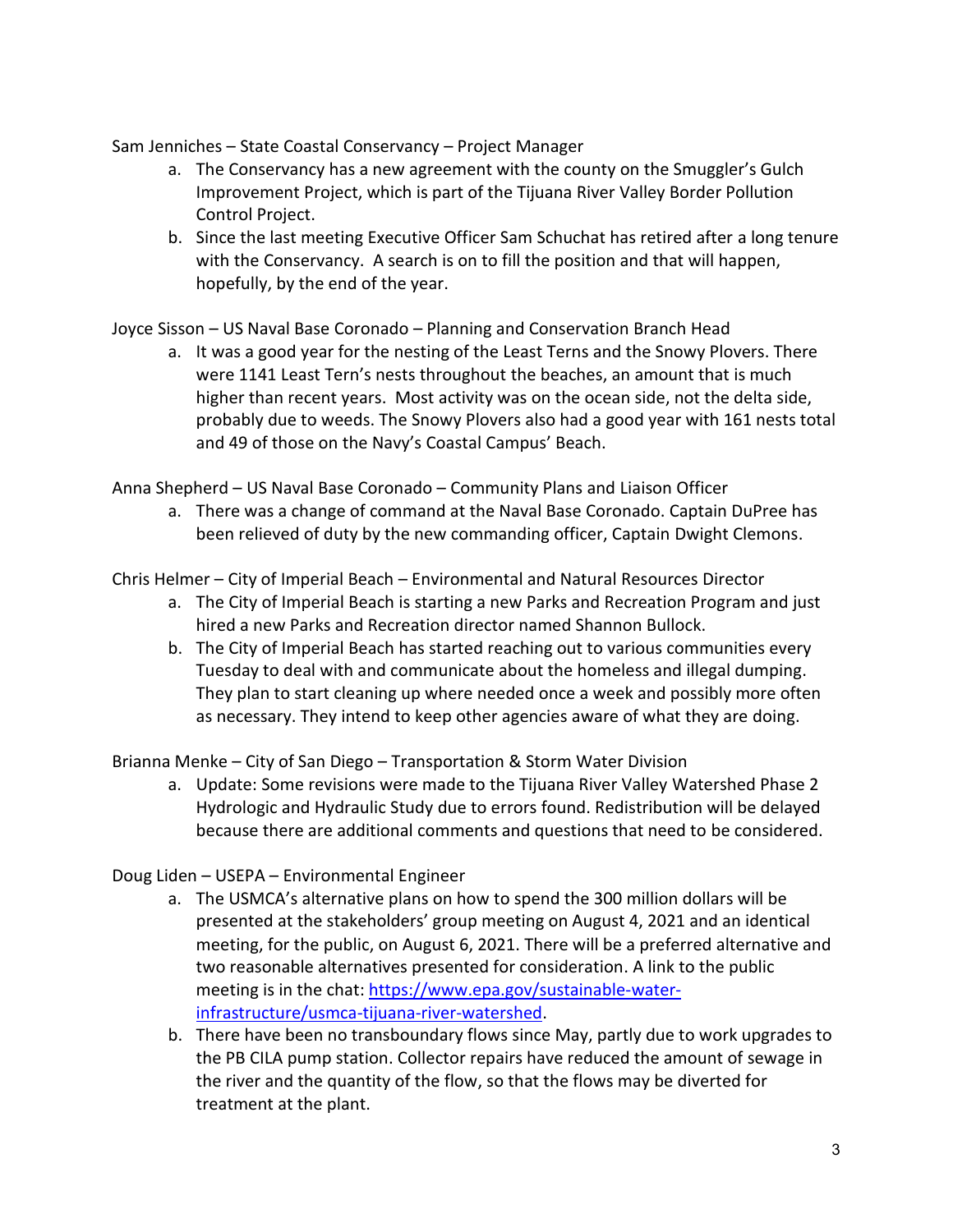Amber Craig – USBP – Public Lands Liaison Agent

- a. The Tijuana River Valley Border Patrol agents are overwhelmed due to increased activity at the border. At the same time staff is being diverted to assist in other problem areas as well as giving assistance at the San Diego processing center for migrants seeking asylum.
- Mike McCoy SWIA President
	- a. McCoy thanked responsible entities for the work on TETRP II Phase I.
	- b. SWIA is in the process of finding a new office to move into.

### **5. Program Manager Reports** – *Refer t[o written program manager reports](https://trnerr.org/wp-content/uploads/2021/08/TRNERR_Program_Manager_Reports_Jan-June2021.pdf)*

Brian Collins – USFWS – Refuge Manager

- a. USFWS has developed an overall concept to improve interpretation and informational elements at 5<sup>th</sup> & Grove, 5<sup>th</sup> & Iris and possibly around the Visitor Center. There is an expectation of internal funding for the project as well as help from the Friends of the San Diego Wildlife Refuges for alternative funds.
- b. Collins reported that there were 183 least tern nests and 33 snowy plover nests established but the fledgling production at the time is poor. The yearly total estimates are not yet available. Human associated disturbance is evidenced in the nesting areas.
- c. On the San Diego Bay in the mixed seabird colonies there are about twenty-nine thousand nesting pairs of elegant terns. This indicates a robust fish resource at this latitude this year.

Chris Peregrin – TRNERR – All Program Reports

Reserve Manager Report

a. Refer to written report.

Education Report

- a. No in-person, student-centered programs were held during this time. Reserve Educators instead continued carrying out their 3 virtual programs through California State Parks, Parks Online Resources for Teachers and Students (PORTS). A total of 5,215 students were reached through these programs.
- b. Lunchtime Live, a weekly Facebook Livestream that began in April 2020, continued during this period. There were 24 programs delivered with a typical length of 20-30 minutes each and totaling 7642 views.
- c. Border Field State Park's 50th anniversary is August 21, 2021. Planning for an inperson event is underway. The Reserve will launch a podcast and a digital Story App to be used by visitors when they visit Border Field State Park.

Coastal Training Program Report

a. After six months of intensive work via the **Scripps Ocean Plastic Pollution Challenge**, participants conducted team-based research and pitched solutions in a final two-day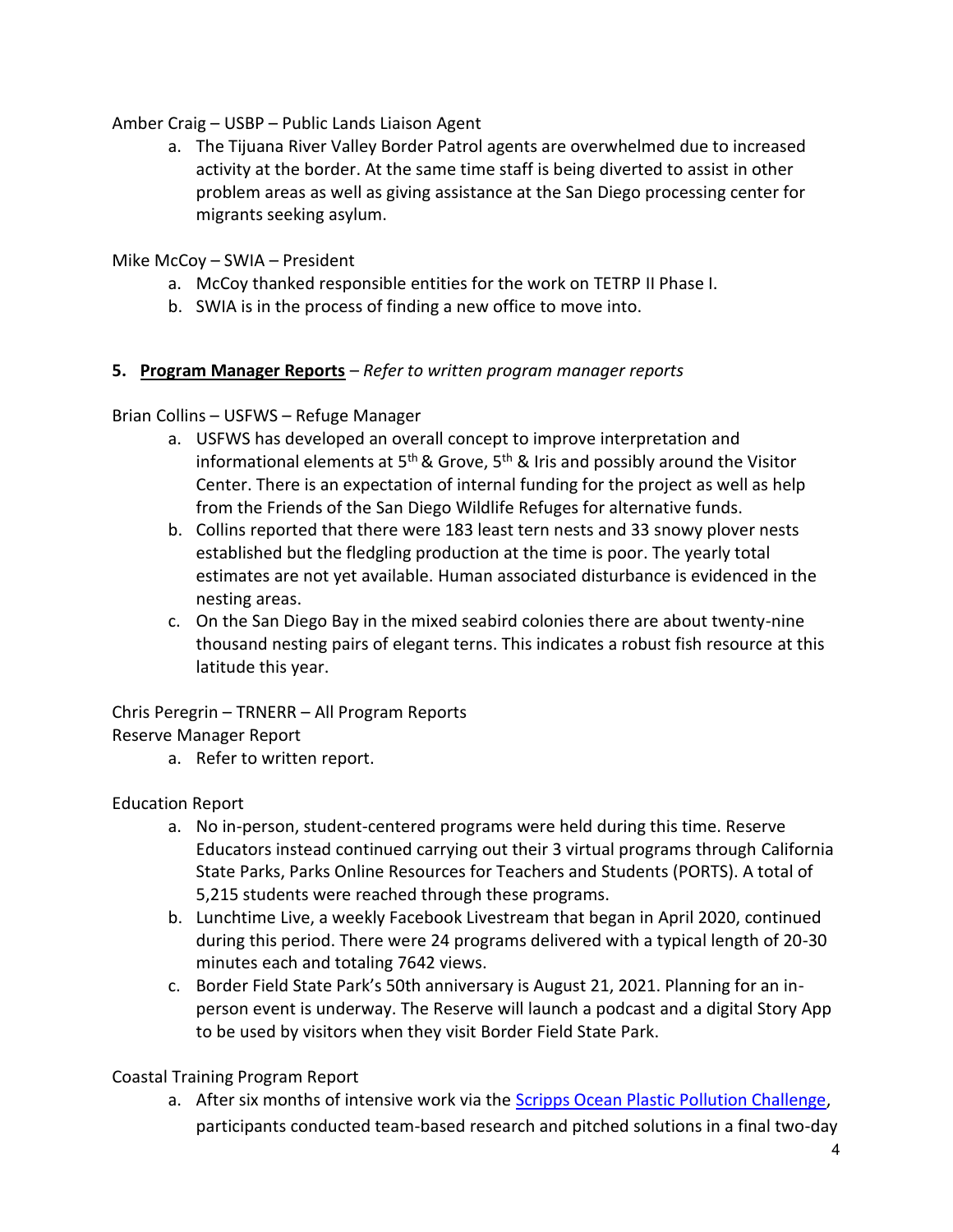challenge to an expert panel. In addition to moderating the first course of the effort, CTP also evaluated the proposals that would make a significant impact in curbing the flow of plastic in the region.

b. CTP co-developed and facilitated the first California Shore & Beach Preservation Association [webinar series](https://asbpa.org/2021/04/20/csbpa-2021-webinar-series/) "The Changing Landscape & Future of California's Shores and Beaches." Three were hosted since the last Advisory Council meeting: (1) Climate and our coastal future; (2) Economics and the value of our coast; and (3) Lessons learned on resilience and considerations for future sediment solutions. The next webinar continues to discuss sediment solutions and will be held Aug 26. More information can be found on<http://asbpa.org/california> under 'events' and we will put the link in the chat.

# Stewardship Report

- a. Goat Canyon maintenance continues and there is an existing contract with ERRG and work has begun to screen sediment, an approximately 20,000 cubic yards, haul-off will follow. Excavation of 20,000 cy to occur in September. This material will be hauled to an asphalt and concrete recycling facility.
- b. The Nelson Sloan Quarry Restoration and Beneficial Reuse of Sediment Project. They want to connect the management of the Goat Canyon Sediment Basin and other flood control channels in the river valley and restoration projects, with the restoration of an abandoned quarry, the Nelson Sloan Quarry. Draft EIR (anticipated early September 2021), per CEQA, there will be a 45-day comment period.
- c. Tijuana Estuary Tidal Restoration Program II Phase I EIR/EIS. Comment period ended for the NOP/NOI on July 12th and Scoping Meeting was held on June 16, 2021. As part of the CEQA and NEPA process there is another opportunity to provide comments when the Draft EIR/EIS is released, https://trnerr.org/about/public-notices/
- d. TRAM update: The twelfth annual Tijuana River Action Month is kicking off in September and the planning has begun. It will run Sept. 18<sup>th</sup> through Oct. 16<sup>th</sup>. There will be different types of events held with Covid-19 in mind.

# Research Report

- a. The dataloggers are up and running in the estuary, and real-time telemetry has been re-established. Information is being displayed on our website: [https://tijuanariver.trnerr.org/.](https://tijuanariver.trnerr.org/)
- b. On that note, we are planning on a website re-design by the end of the year, so stay tuned for that (funding provided by the County of San Diego).
- c. Two of the Research crew, R.Echols-Booth and A.Thygersen, caught a very rare [tropical shrimp](https://www.inaturalist.org/photos/147064656) in their minnow trapping in the South San Diego Bay restoration site. This is the first time this shrimp has been seen here since the late 1800's and is likely